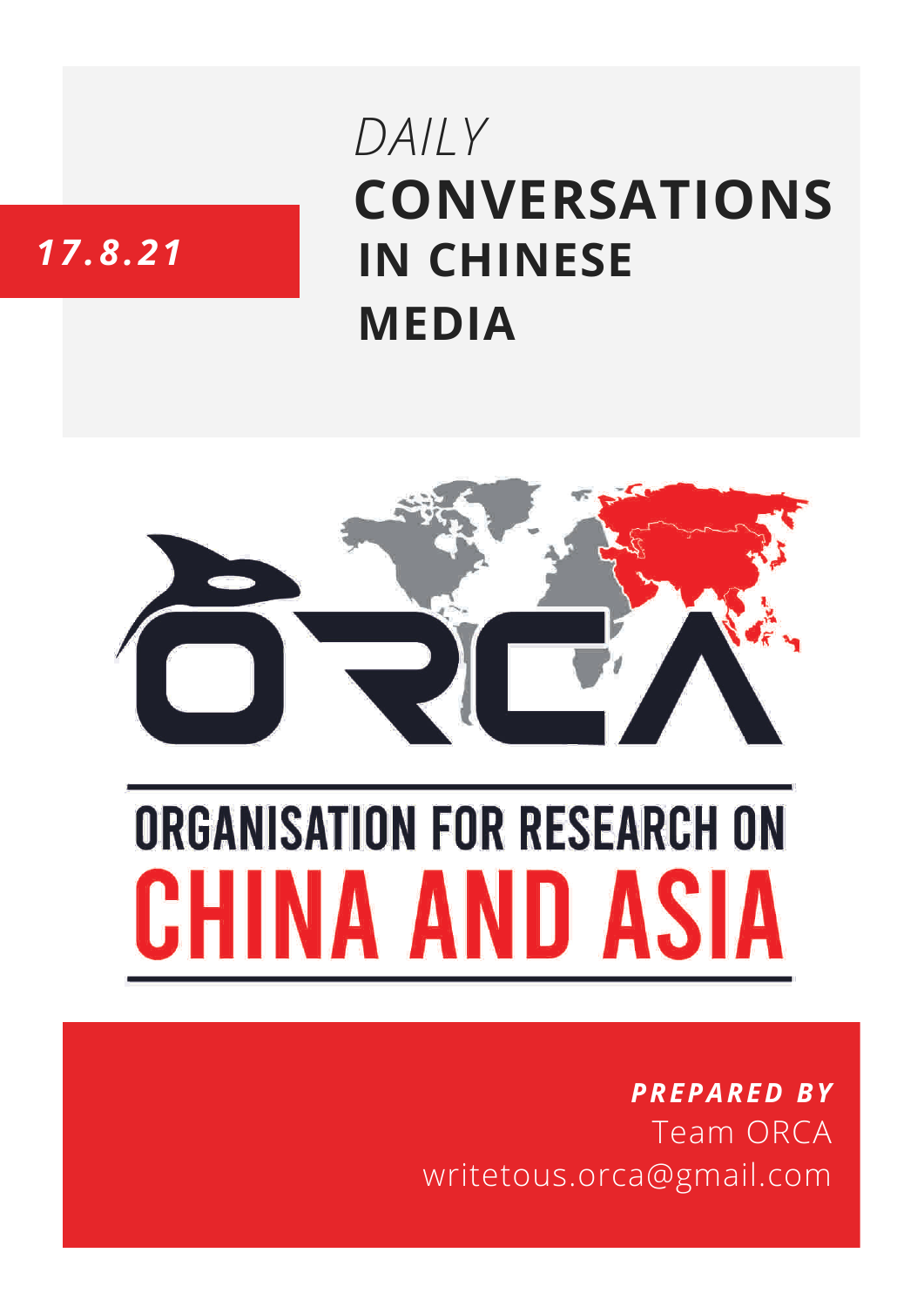#### **I. Social Media Chatter in China**

- **Chinese social networking service Doubon sees major dip in ratings of Japanese war movies:** In a continuing example of anti-Japan sentiment, [Douban](https://www.sixthtone.com/news/1008271) has seen several movies --especially those on war and patriotism - from Japan have their ratings go down after being "review-bombed" by Chinese nationalists.
- **Debate between Chinese netizens over Taliban continues:** In line with our assesssment from 16.8.21, Chinese netizens remain divided on the line China should take vis-a-vis Taliban with many stating that aligning with a terror-group solely because it "too" is anti-US is wrong. The people's sentiment is divided: on one hand, the backlash over a whitewashing Weibo post in favor of Taliban the social media account of People's Daily led to the post being taken down. Concurrently, Afghan female filmmaker Sahraa Karimi's emotional video expressing fear over Afghanistan under Taliban has been mocked by the section of Chinese netizens supporting Taliban.

#### **II. News in China**

- From regional to national, all news outlets in China have been extensively covering the US withdrawal from Afghanistan. The narrative is severely anti-US leadership with sweeping [statements](https://news.cctv.com/2021/08/17/ARTIIFPMHL27ouEeuX6rzOXW210817.shtml) like "it's unrest took more than 800,000 of human life". Important focus has also been given to NATO's [dissatisfaction](https://www.guancha.cn/internation/2021_08_17_603340_s.shtml) with the US decision. Meanwhile, Taliban's claim that it will not [allow](https://www.zaobao.com.sg/realtime/world/story20210817-1183458) Al-Qaeda or other terror groups to operate in Afghanistan has been cited.
- Xi Jinping has begun appearing in public again post an absence which our previous reports have documented linking his physical absence from meetings to the Beidaihe meeting. He has now [presided](http://www.legaldaily.com.cn/index/content/2021-08/17/content_8582335.htm) over the tenth meeting of the Central Finance and Economics Committee which emphasized on the promotion of "common prosperity in high-quality development".
- The Central Propaganda Department and the Ministry of Foreign Affairs have issued a notice requiring all departments to study a new book on Xi Jinping's diplomatic thought so as to guide their work, as per [People's](http://paper.people.com.cn/rmrb/html/2021-08/17/nw.D110000renmrb_20210817_4-01.htm) Daily.
- Four [students](https://www.forbes.com/sites/zinnialee/2021/08/18/hong-kongs-university-students-arrested-for-advocating-terrorism-under-national-security-law/?sh=28ef1ddb5333) of University of Hong Kong have been arrested under the National Security Law on suspicion of advocating terrorism. The students had attended a meeting paying tribute to man who stabbed a police officer before killing himself.